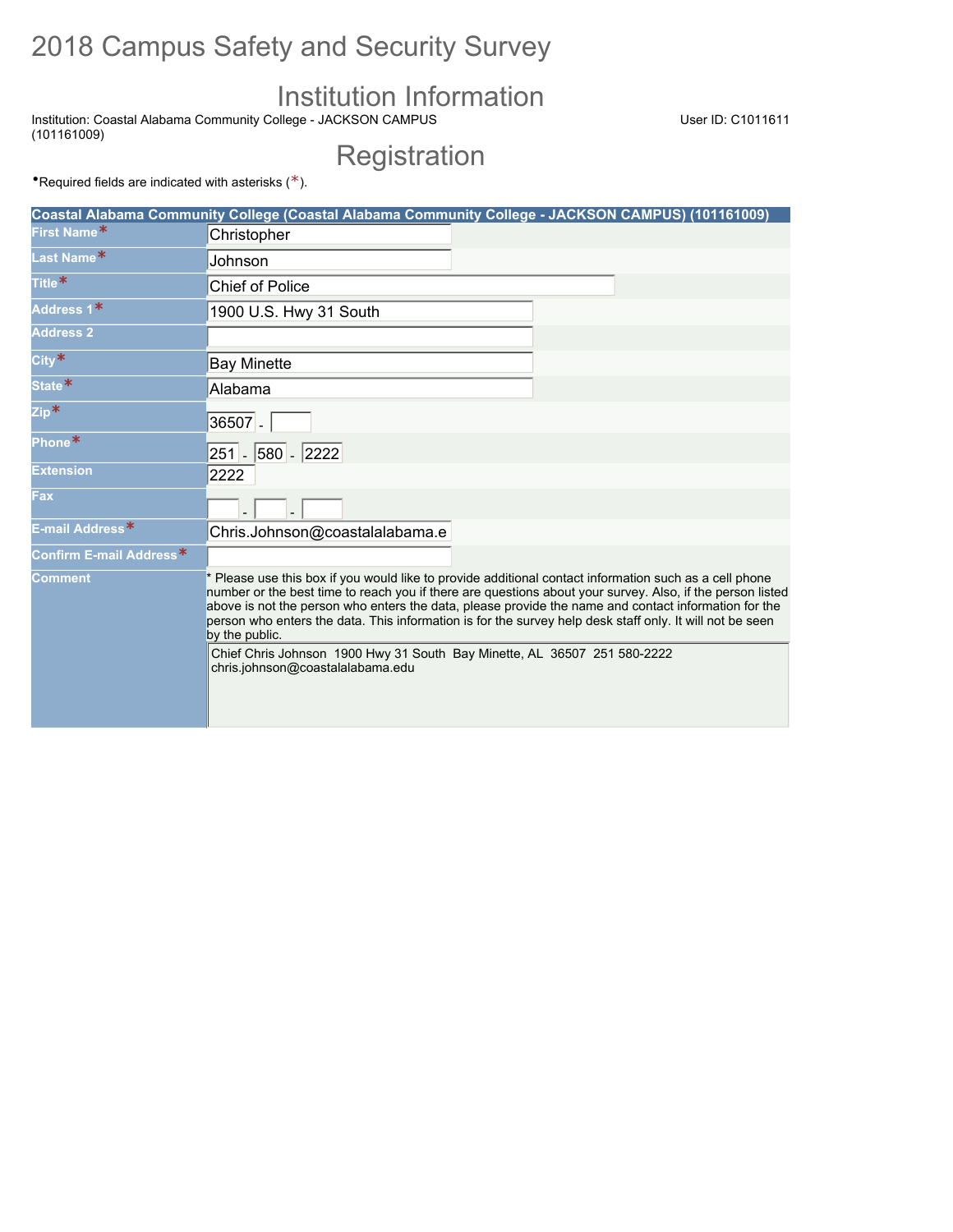## Identification

### •**Please enter/review all applicable information. Required fields are indicated with asterisks (\*).**

| <b>Institution Information</b>                 |                                   |
|------------------------------------------------|-----------------------------------|
| <b>Institution Name</b>                        | Coastal Alabama Community College |
| <b>Address</b>                                 | 1900 US Hwy 31 S                  |
|                                                | Bay Minette, AL 36507-2698        |
| <b>Web Address</b>                             | http://www.coastalalabama.edu     |
| Chief Administrative Officer's Name*           | <b>Gary Branch</b>                |
| Chief Administrative Officer's Title*          | President                         |
| Chief Administrative Officer's E-mail Address* | gary.branch@coastalalabama.edu    |
| Telephone*                                     | $ 251 $ - 580 - 2100 Ext.         |

| <b>Campus Information</b> |                                                  |
|---------------------------|--------------------------------------------------|
| Campus Name*              | Coastal Alabama Community College - JACKSON CAMP |
| <b>Description</b>        |                                                  |
| Location*                 | State or Outlying Area OOther Country            |
| Address <sup>*</sup>      | 235 College Avenue                               |
| City <sup>*</sup>         | Jackson                                          |
| State or Outlying Area*   | Alabama                                          |
| ZIP Code*                 | 36545.                                           |
| <b>County</b>             | Clarke                                           |

| <b>Campus Safety Officer</b> |                                          |                        |
|------------------------------|------------------------------------------|------------------------|
| Name*                        | Christopher Johnson                      |                        |
| Title <sup>*</sup>           | <b>Chief of Police</b>                   |                        |
| Location <sup>*</sup>        | ⊙ State or Outlying Area ○ Other Country | Address same as campus |
| Address <sup>*</sup>         | 1900 U.S. Hwy 31 South                   |                        |
| City <sup>*</sup>            | <b>Bay Minette</b>                       |                        |
| State or Outlying Area*      | Alabama                                  |                        |
| ZIP Code <sup>*</sup>        | 36507.                                   |                        |
| Telephone*                   | 251 - 580 - 2221 Ext.                    |                        |
| Email Address*               | Chris.johnson@coastalalabama.edu         |                        |